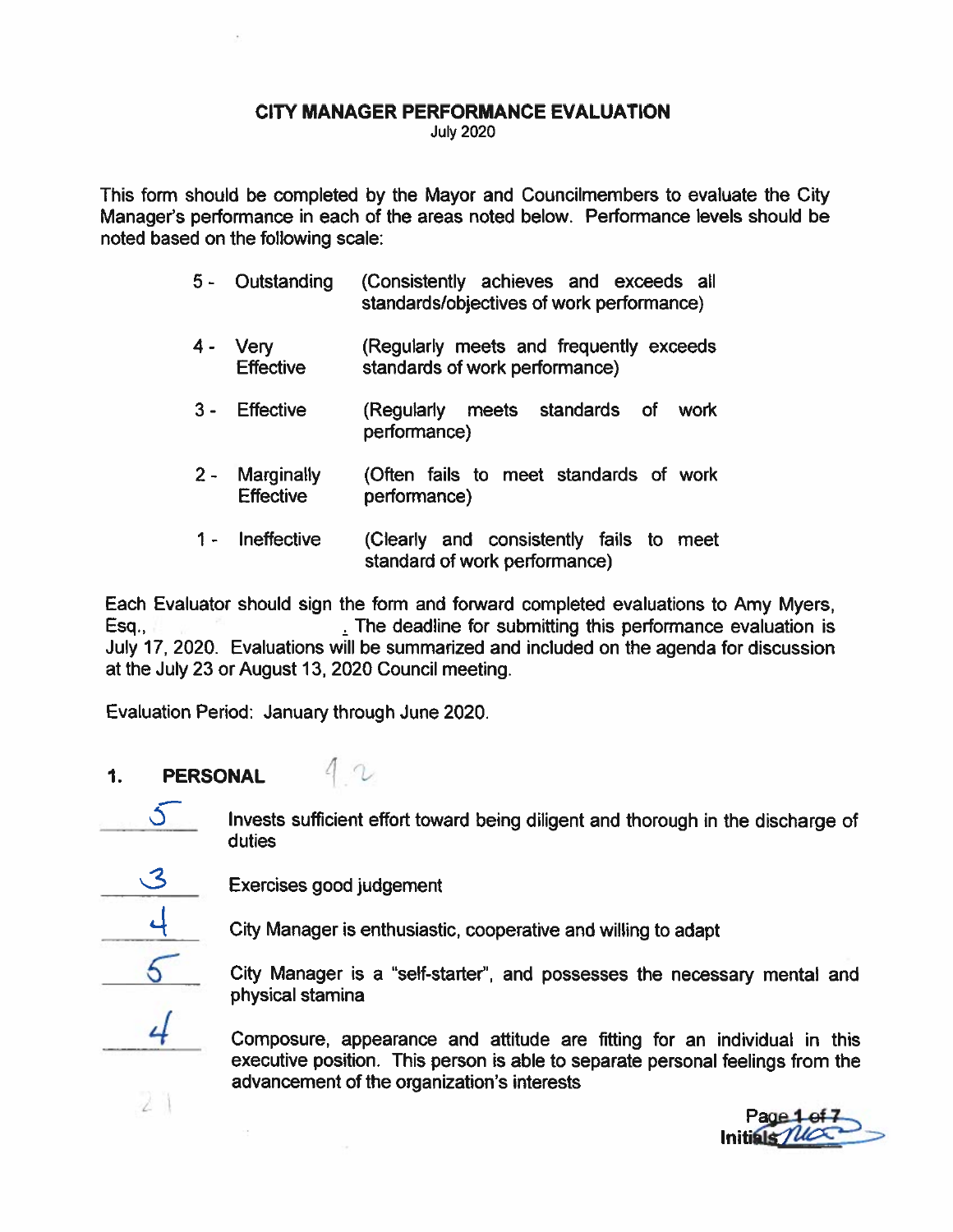## 2. PROFESSIONAL SKILLS **PROFESSIONAL SK**<br>  $\frac{4}{\sqrt{2}}$  Knowledgeak<br>
management

- Knowledgeable of current developments affecting local government PROFESSIONAL SKILLS  $\frac{3}{2}$ <br>
Knowledgeable of current developments a<br>
management<br>  $\frac{4}{1}$  Respected in the management profession PROFESSIONAL SKILLS<br>  $\frac{2}{\sqrt{1-\frac{1}{\sqrt{1-\frac{1}{\sqrt{1-\frac{1}{\sqrt{1-\frac{1}{\sqrt{1-\frac{1}{\sqrt{1-\frac{1}{\sqrt{1-\frac{1}{\sqrt{1-\frac{1}{\sqrt{1-\frac{1}{\sqrt{1-\frac{1}{\sqrt{1-\frac{1}{\sqrt{1-\frac{1}{\sqrt{1-\frac{1}{\sqrt{1-\frac{1}{\sqrt{1-\frac{1}{\sqrt{1-\frac{1}{\sqrt{1-\frac{1}{\sqrt{1-\frac{1}{\sqrt{1-\frac{1}{\sqrt{1-\frac{1}{\sqrt{1-\frac{1}{\sqrt{1-\$ 
	-
	- Demonstrates <sup>a</sup> capacity for innovation and creativity
		-
	- Willing to try new ideas proposed by Council members and/or staff

### 3. RELATIONSHIP WITH THE COUNCIL

- $3$  Carries out the directive of the Council as a whole, rather than those of any one member of the Council
- $3$  Assists Council members in resolving problems at the administrative level in a manner that avoids unnecessary Council action
- $\mathcal S$  Assists the Council in establishing policy, while acknowledging the ultimate authority of the Council **EXECUTION ACTER COUNCIL**<br> **EXECUTED ACTES CONDINER CONSIDERATIONS INTERNATION CONSIDERATIONS INTERNATIONS INTERNATIONS INTERNATIONS INTERNATIONS INTERNATIONS INTERNATIONS INTERNATIONS INTERNATIONS INTERNATIONS INTERNATIO**
- $3$  Responds to requests for information or assistance by the Council
	- '.2 Informs the Council of current issues and administrative developments in <sup>a</sup> timely manner
- Receptive to constructive criticism and advice
- $\mathcal{S}$  Information is disseminated equally and completely to the Councilmembers

## POLICY EXECUTION

- - 3 Supports the actions of the Council after <sup>a</sup> decision has been reached, both inside and outside the organization

3

 $IC$ 

 $21$ 

- Understands and follows Florida law
- $3$  Understands, supports and enforces City's laws, policies and ordinances

Page 2 of 7 Initials 714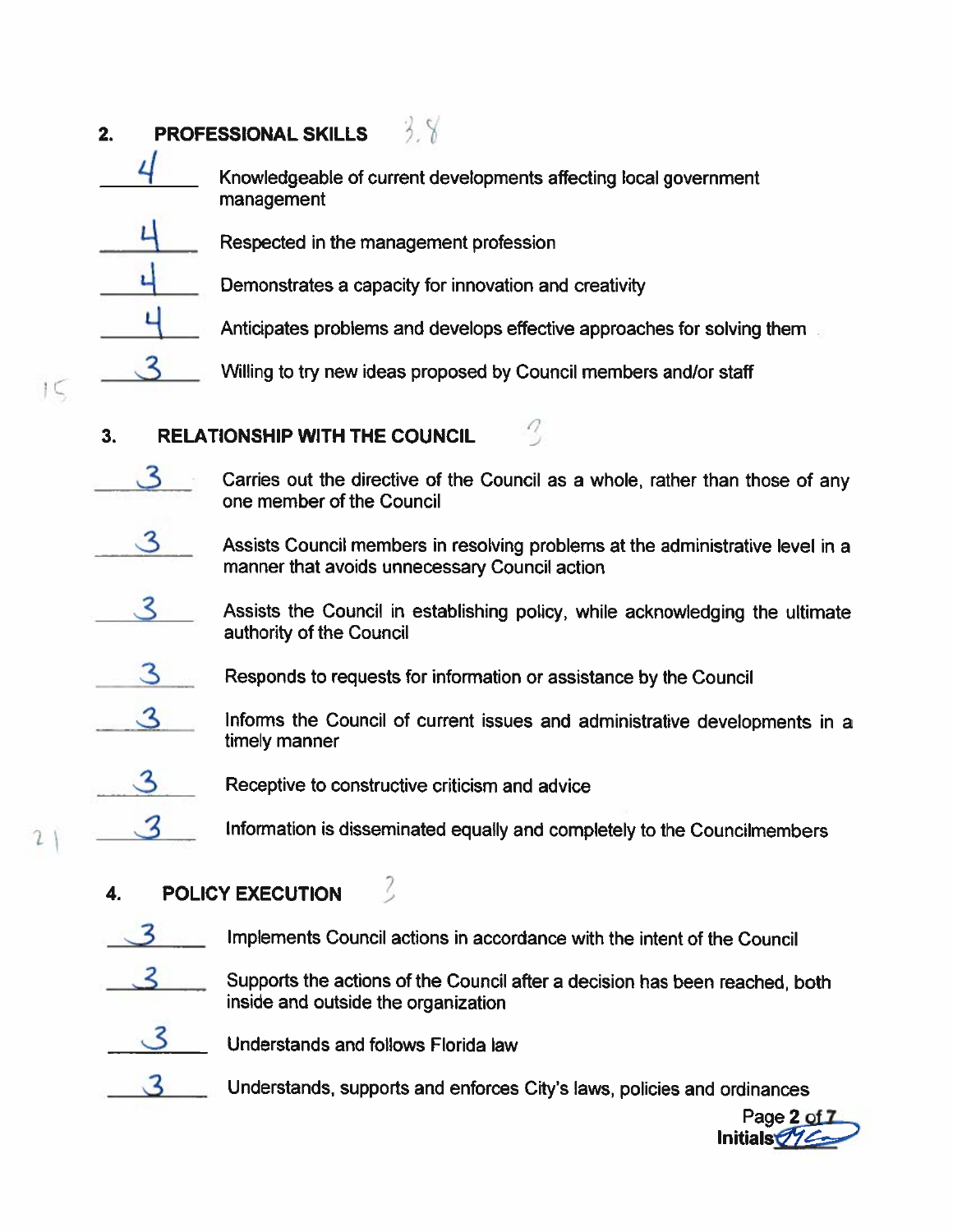

 $\mathbf{3}$ 

 $\mathcal{L}$ 

I t

 $20$ 

3

Reviews City policies and procedures periodically to improve their effectiveness

Offers workable alternatives to the Council for changes in law or policy when an existing policy is impractical

#### $3.2$ **REPORTING** 5.

3

ц

 $\mathcal{S}$ 

 $\sqrt{3}$ 

3

Provides the Council with reports concerning matters of importance to the City

Reports produced by the City Manager are accurate, comprehensive, concise and written to their intended audience

Reports are generally produced through the City Manager's own initiative rather than when requested by the Council

Prepares a sound agenda which prevents trivial administrative matters from being reviewed by the Council

Documentation produced by the City Manager's office respects the fact that the affairs of the City are fully open to public scrutiny

#### 6. **CITIZEN RELATIONS**



ス

Responsive to concerns from citizens

 $\frac{3}{2}$ 

Demonstrates dedication to the community, and the citizens and industry served by the City

 $\mathbf{3}$ 

 $\mathcal{S}% _{M_{1},M_{2}}^{\alpha,\beta}(\varepsilon)$ 

 $\mathcal{S}$ 

Skillful in dealing with the news media and in avoiding partisan political positions

Has the capacity to listen to others and to recognize their interests, and works well with others

Willing to meet with members of the community to discuss their real concerns

Generally, community partners satisfied with City activities and services

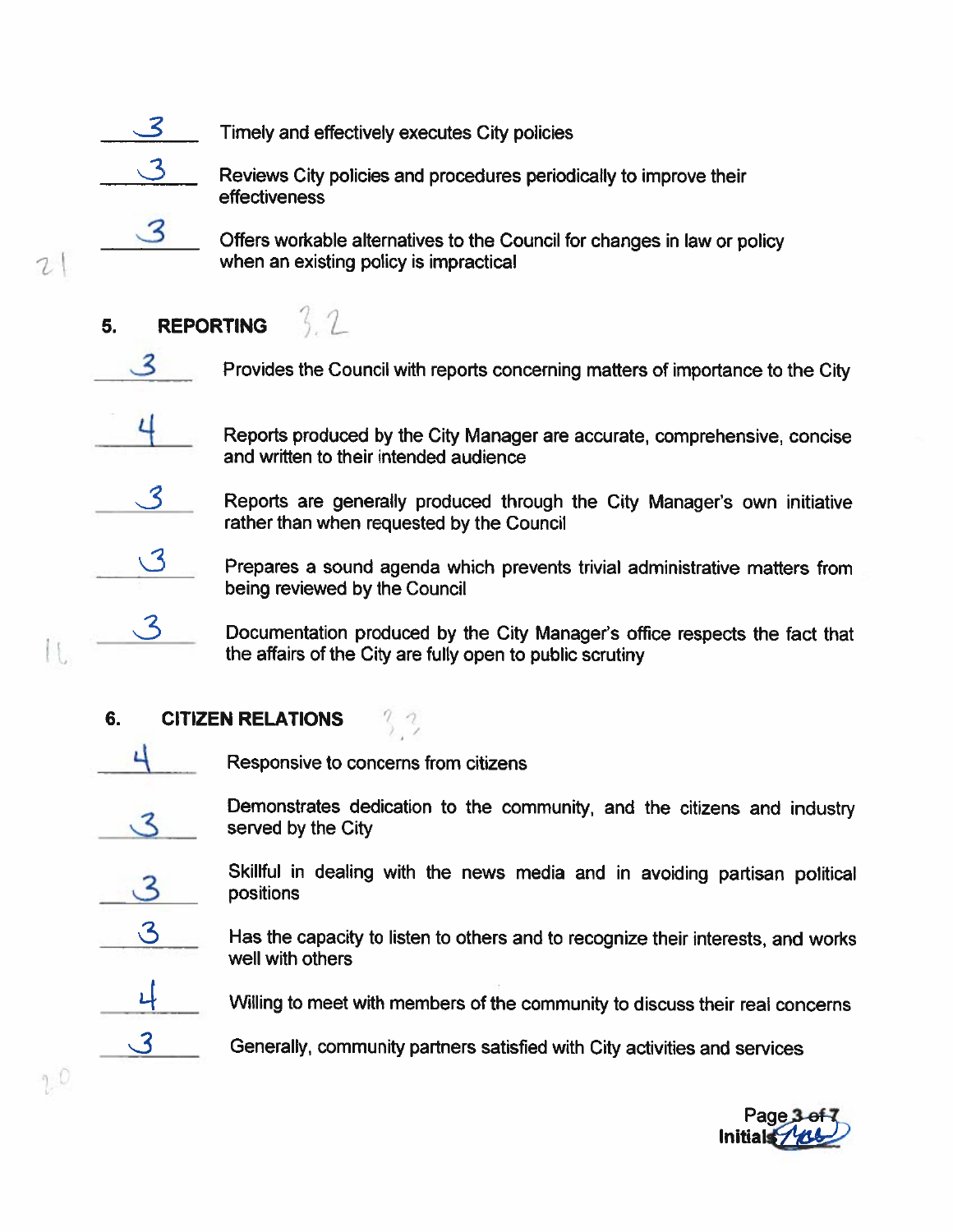# 7. STAFFING 7. **STAFFING**<br>  $\frac{3}{3}$  Recruits and retain<br>  $\frac{3}{3}$  Aware of weak of their performance



Recruits and retains competent personnel for staff positions



Accurately informed and concerned about employee relations

## 8. SUPERVISION

Encourages department directors to make decisions within their own jurisdictions and divisions without the City Manager's approval, ye<sup>t</sup> maintains general control of operations

Aware of weak or indifferent administrative personnel, and works to improve

 $\leq$  lnstills confidence and initiative in subordinates and emphasizes supportive rather than restrictive controls for their programs

 $\mathcal{S}$  Has developed a friendly and informal relationship with the staff and work force as <sup>a</sup> whole, ye<sup>t</sup> maintains the prestige and dignity of the City Manager's office

Evaluates personnel periodically, and points out management weaknesses and strengths. Manages and evaluates key personne<sup>l</sup> primarily by setting performance goals and objectives, and then assesses progress toward goals and objectives at least annually To state of the same of the same of the same of the same of the same of the same of the same of the same of the same of the same of the same of the same of the same of the same of the same of the same of the same of the s

The organization's staff works as a team and seeks ways to be innovative and

Delegates responsibility effectively and provides the right amount of communication to staff during the course of the year

The City Manager properly controls the organization's operational and functional activities and motivates others to maximum performance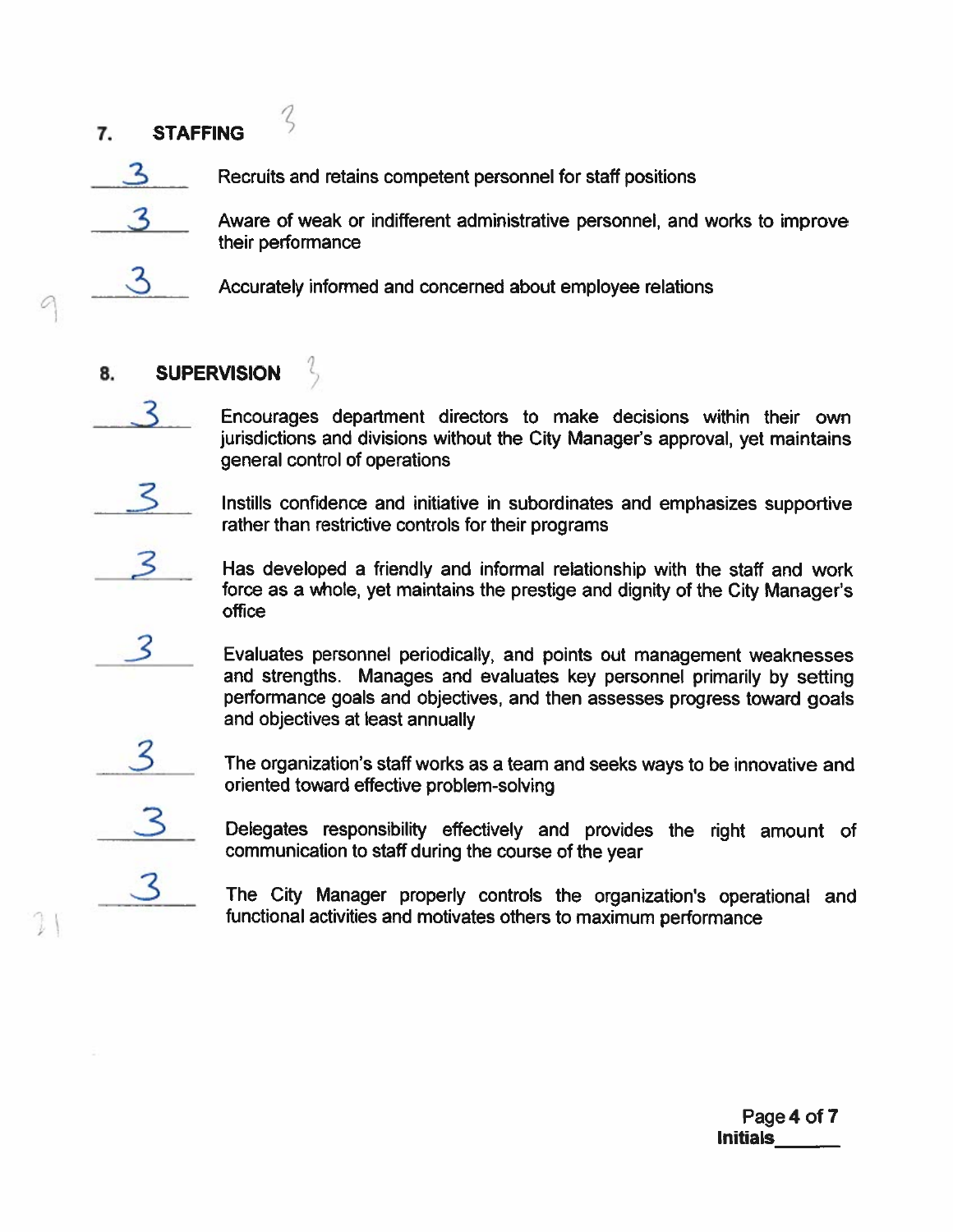#### 9. FISCAL MANAGEMENT



 $3$  Prepares a balanced budget to provide services in the areas and at a level 9. FISCAL MANAGEMENT<br>
Prepares a balanced by the Council

3

- Makes the best possible use of available funds, conscious of the need to CAL MANAGEMENT<br>
Prepares a balanced budget to provide<br>
directed by the Council<br>
Alakes the best possible use of availal<br>
operate the City efficiently and effectively 9. FISCAL MANAGEMENT<br>
Prepares a baland<br>
directed by the Cc<br>
3. Makes the best poperate the City e<br>
The prepared/reco<br>
2. Possesses aware<br>
controls<br>
10. COMMUNITY **FISCAL MANAGEMENT**<br> **Frepares a balanced budget to provide services in the areas and at a level<br>
directed by the Council<br>
Makes the best possible use of available funds, conscious of the need to<br>
operate the City efficie**
- 

 $12$ 

 $\sqrt{2}$ 

The prepared/recommended budget is in an intelligent and accessible format

Possesses awareness of the importance of financial planning and accounting controls

Difficult issues facing the City are addressed in <sup>a</sup> practical way, and adequate steps are taken to avoid unnecessary controversy

Recognizes areas of common or aligned interests with neighboring 9. FISCAL MANAGEMENT<br>
Prepares a ball<br>
directed by the<br>
Makes the best<br>
operate the Cit<br>
The prepared/r<br>
The prepared/r<br>
Possesses aw<br>
controls<br>
10. COMMUNITY<br>
3. Difficult issues<br>
steps are taken<br>
Recognizes<br>
a jurisdicti 9. **FISCAL MANAGEMENT**<br>
Prepares a balanced budget to provide services in the areas and at a<br>
directed by the Council<br>
Makes the best possible use of available funds, conscious of the ne<br>
operate the City efficiently and

The City Manager helps the Council address future needs and develops

Cooperates with other governmental units in the region such as the County and Tourist Development Council/Convention and Visitor's Bureau.

#### NARRATIVE EVALUATION

11. What would you identify as the City Manager's strengths, expressed in terms of the principal results achieved during the evaluation period?

are as follows: strong organizational skills, goals of improving current of government processes, easily addressable

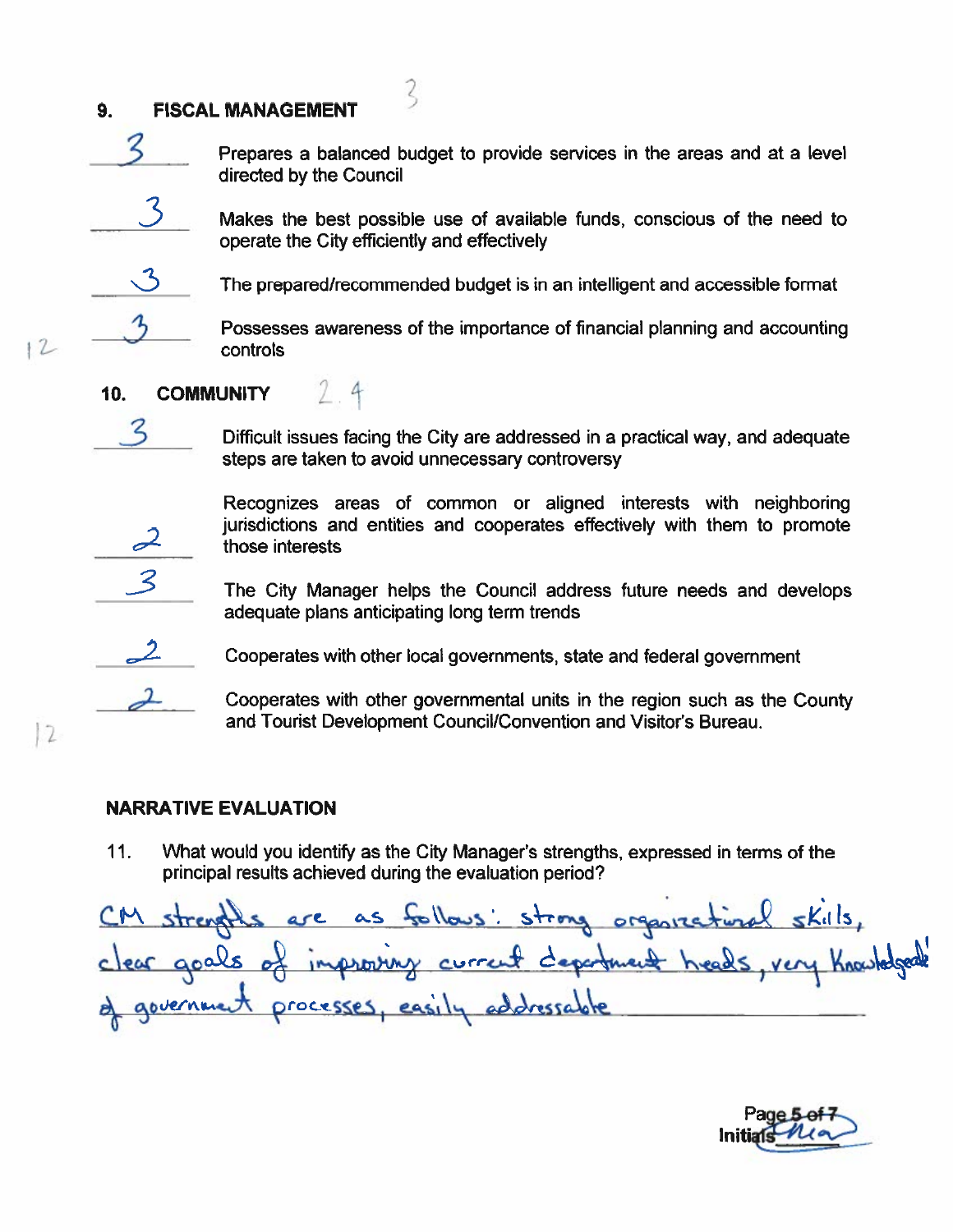$12.$ What performance areas would you identify as needing improvement? Why? What constructive, positive suggestions can you offer the City Manager to enhance performance?

Better communication concerning agenda items and giving enough time for proper vetting of agenda. Be aware of the pitcells engaging the city into a nonresidents issues. d)  $13.$ Other comments? It has only been Bononths since initial hiring. A Clearer picture adequated

#### **SCORING**

Total score from the values assigned to statements in categories  $1 - 10$ :

| Total # = $\sqrt{2}$ divided by 55 (or the actual # of questions used) = $\frac{3}{2}$                                               |             |  |  |  | avg. |
|--------------------------------------------------------------------------------------------------------------------------------------|-------------|--|--|--|------|
| Of the ten scored groups above, circle the number of the<br>Strongest category (only circle one number):<br>$(1)$ 2 3 4 5 6 7 8 9 10 |             |  |  |  |      |
| Of the ten scored groups above, circle the number of the<br>Weakest category (only circle one number):                               | 12345678910 |  |  |  |      |